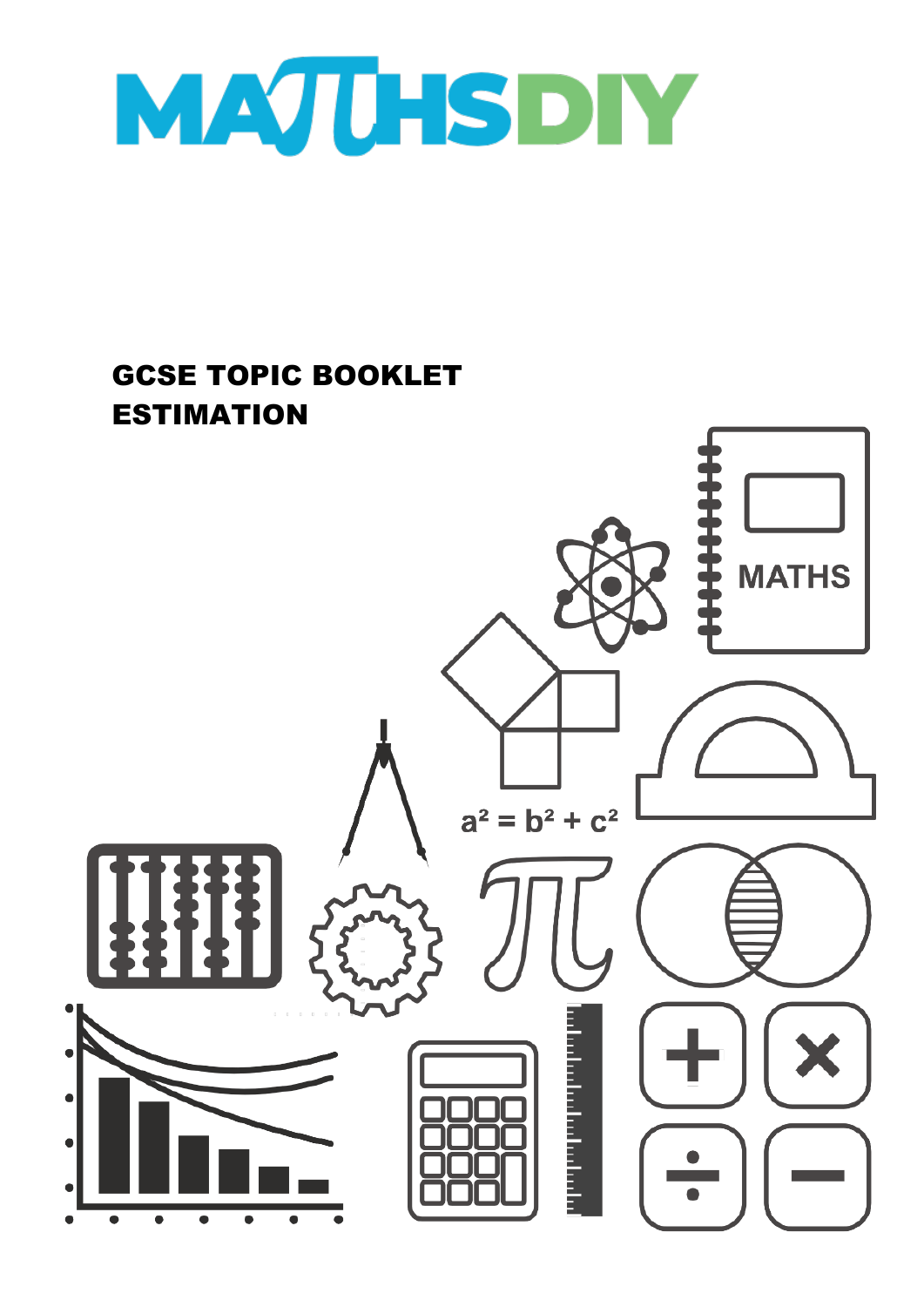$\mathbf{1}$ .

### DO NOT USE A CALCULATOR WHEN ANSWERING THESE QUESTIONS

Showing your working find an ESTIMATE for  $198 \times 12$ .

 $(2)$ 

 $2.$ Clearly showing how you obtained your answer, ESTIMATE the value of:

### $\frac{48 \times 1577}{210}$

 $(2)$ 

 $3.$ Show clearly how you would obtain an ESTIMATE for the following calculation.

## $\frac{96 \times 319}{82}$

 $(2)$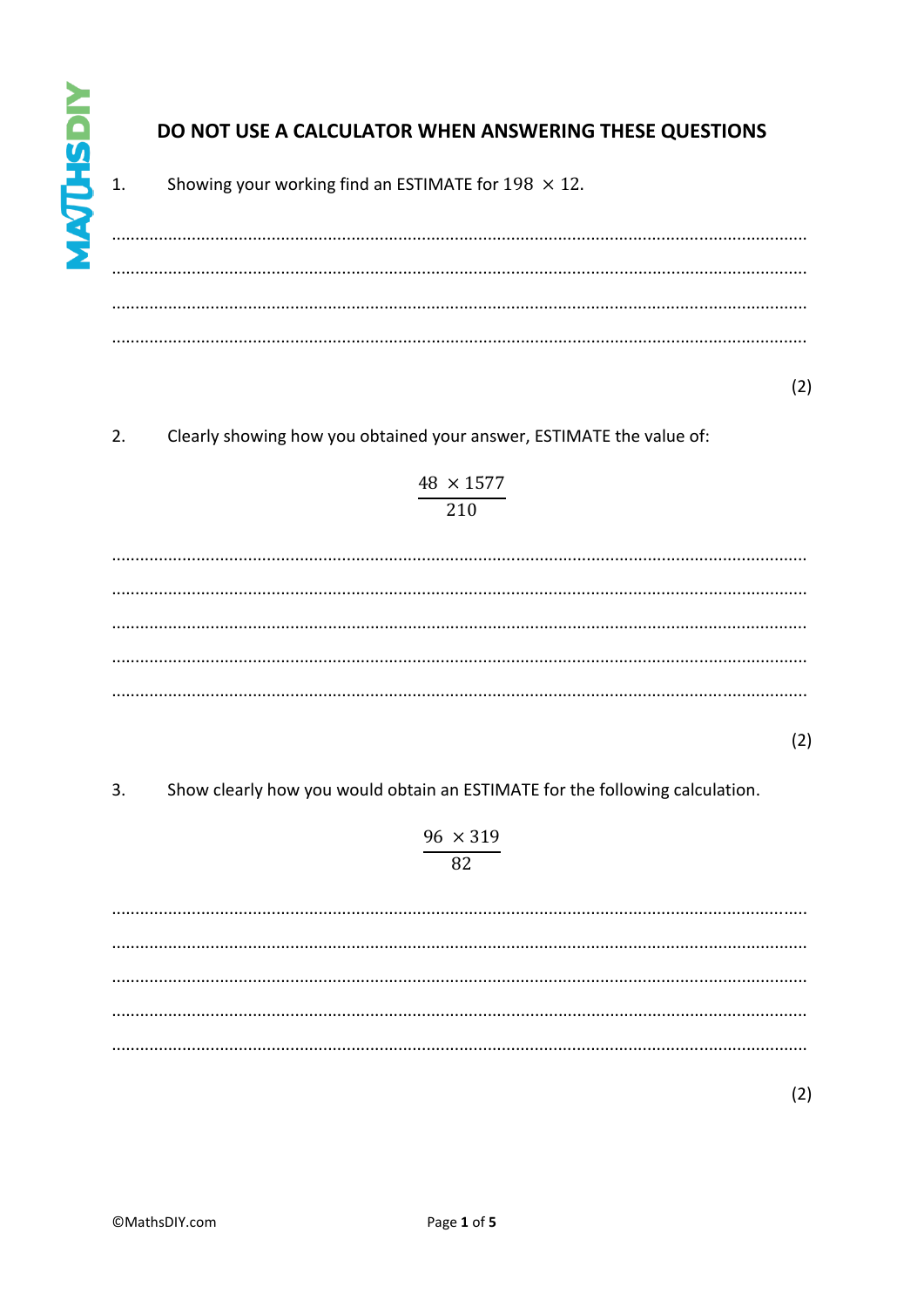$\overline{4}$ . **ESTIMATE the value of:** 

**AATHSDIY** 

 $\frac{58 \times 92}{487}$ 

Show clearly how you obtain your answer.

 $(2)$ 

5. **ESTIMATE the value of:** 

# $\frac{(4.768)^3 \times 0.42}{18.6 \times 0.037}$ .

Show clearly how you obtain your answer.

 $(3)$ 

6. **ESTIMATE the value of:** 

$$
\frac{597 \times \sqrt{35.7}}{9.2}
$$

Show clearly how you obtain your answer.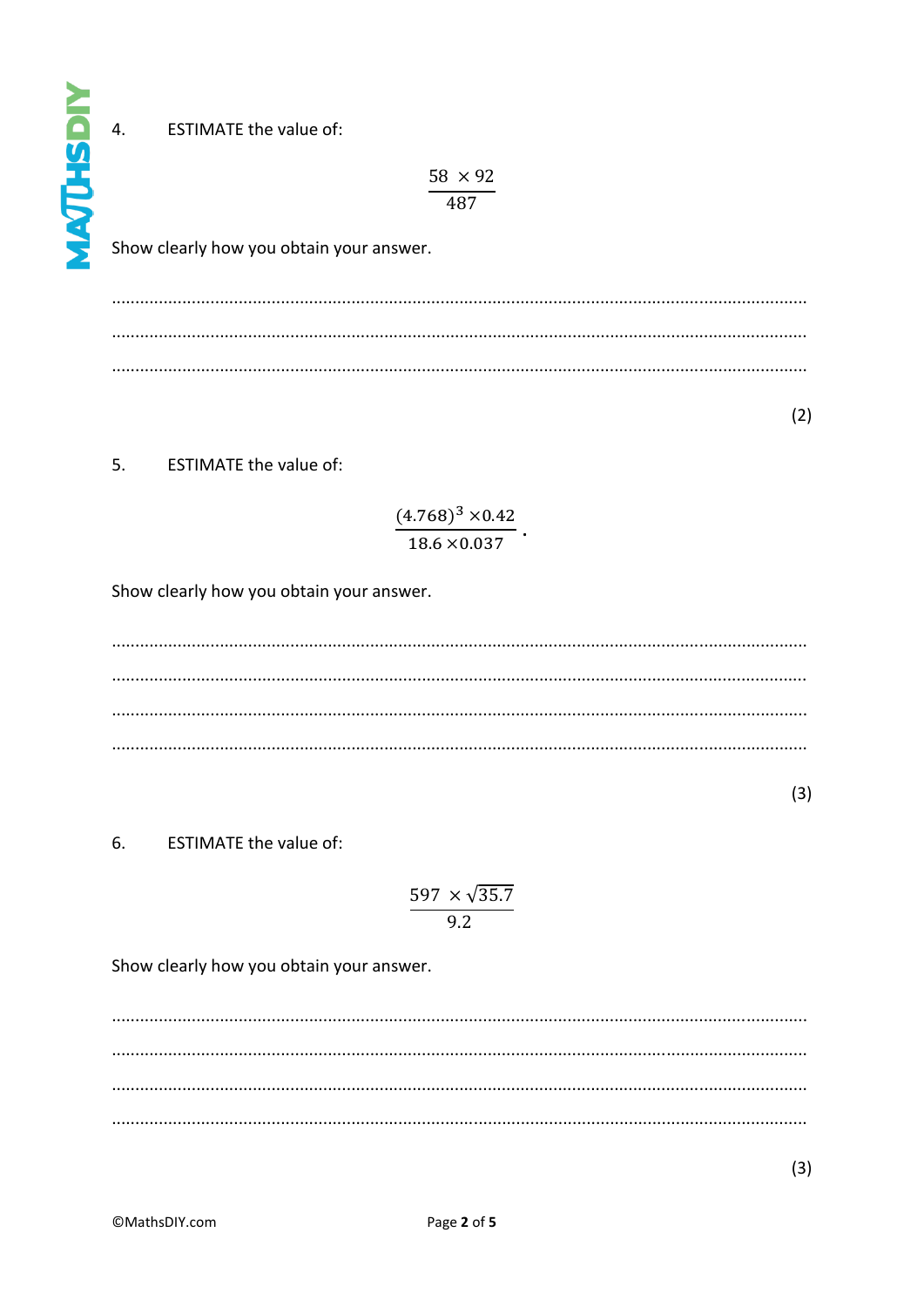| 7.    | Show clearly how you would obtain an ESTIMATE for the following calculation.    |  |
|-------|---------------------------------------------------------------------------------|--|
|       | $594.3 \times 7.6$                                                              |  |
|       | 38.7                                                                            |  |
|       |                                                                                 |  |
|       |                                                                                 |  |
|       |                                                                                 |  |
|       |                                                                                 |  |
|       |                                                                                 |  |
|       |                                                                                 |  |
|       |                                                                                 |  |
|       |                                                                                 |  |
|       |                                                                                 |  |
| 8. a) | Showing all your working, find an ESTIMATE for the value of $9.1 \times 29.8$ . |  |
|       |                                                                                 |  |
|       |                                                                                 |  |
|       |                                                                                 |  |
|       |                                                                                 |  |
|       |                                                                                 |  |
|       |                                                                                 |  |
|       |                                                                                 |  |
|       | ESTIMATE the answer to $51 \times 3.9$ .                                        |  |
| b)    |                                                                                 |  |
|       |                                                                                 |  |
|       |                                                                                 |  |
|       |                                                                                 |  |
|       |                                                                                 |  |
|       |                                                                                 |  |
|       |                                                                                 |  |
|       |                                                                                 |  |
| c)    | Showing all your working, find an ESTIMATE for the value of $4012 \div 49$ .    |  |
|       |                                                                                 |  |
|       |                                                                                 |  |
|       |                                                                                 |  |
|       |                                                                                 |  |
|       |                                                                                 |  |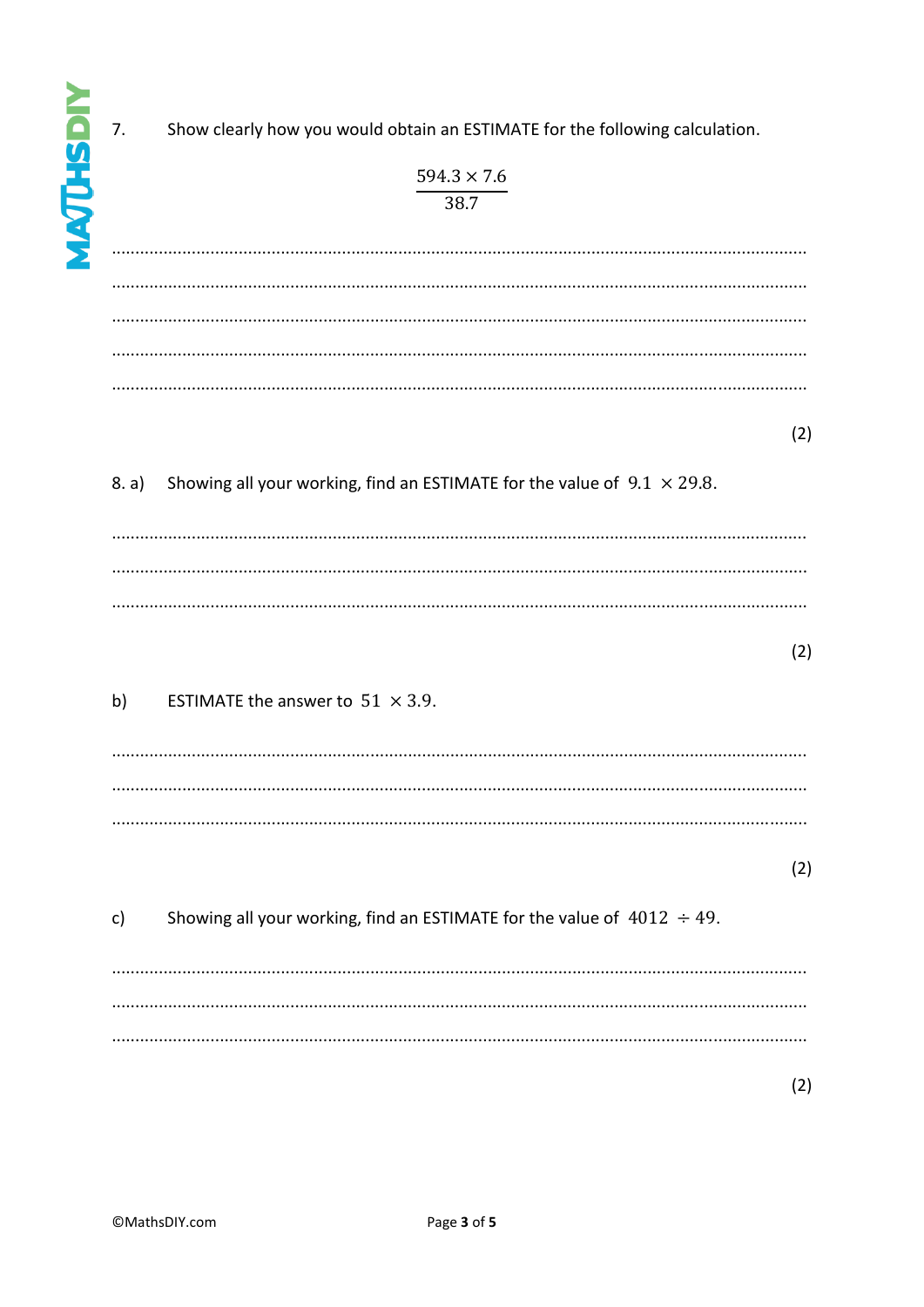$d)$ 

Find an ESTIMATE for the value of  $42.2 \times 11.3$ . Show all of your working.

 $(2)$ 

#### Show that  $7.02^2 - 3.9^2$  is approximately 33. 9.

 $(2)$ 

Showing all your working, find an ESTIMATE for the value of  $5.17 \times 9.8$ . 10.

 $(2)$ 

#### **ESTIMATE the value of:** 11.

 $\frac{28.17 \times 0.48}{\sqrt{94.8}}$ , giving your answer as a decimal.

Show clearly how you obtain your answer.